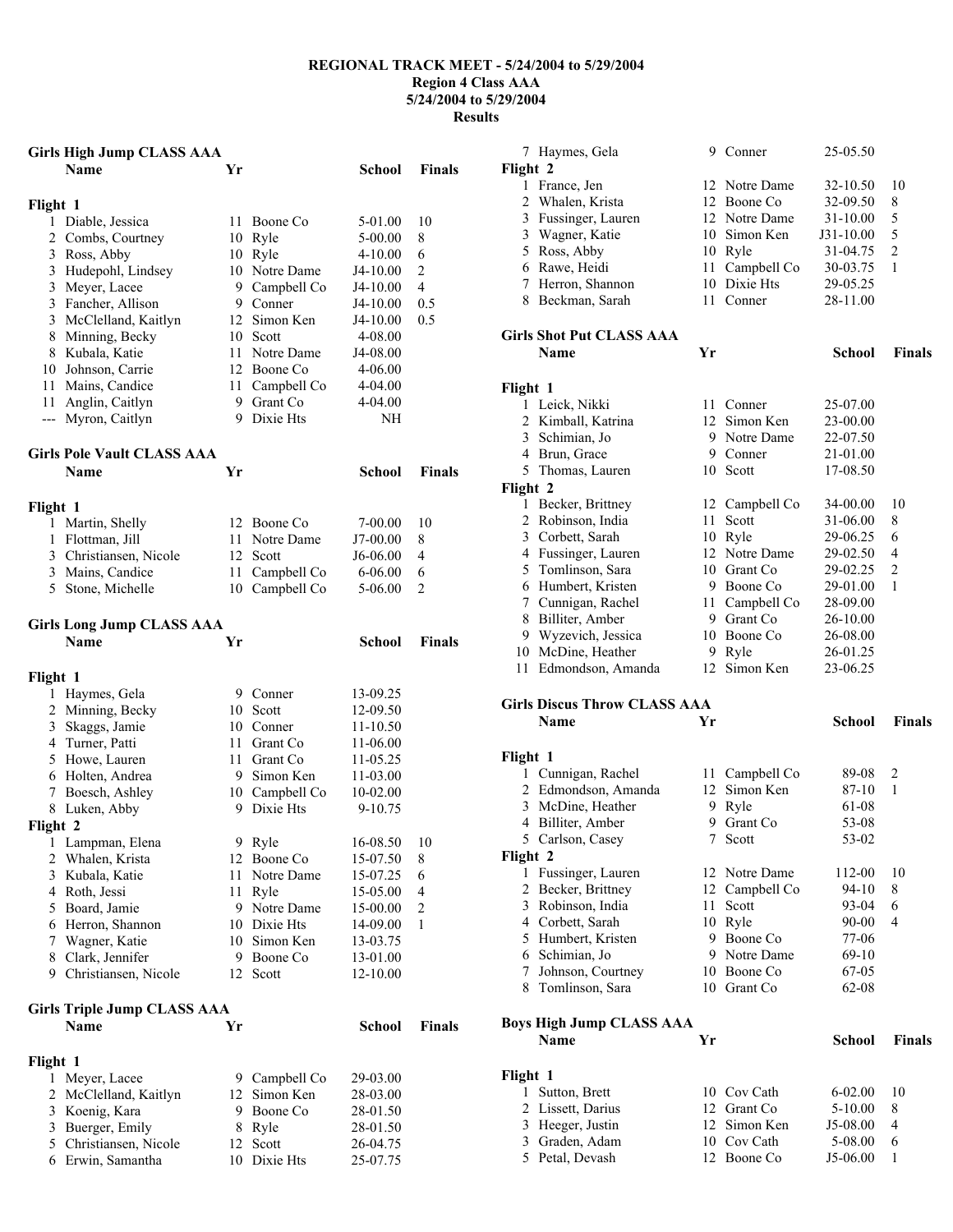## **REGIONAL TRACK MEET - 5/24/2004 to 5/29/2004 Region 4 Class AAA 5/24/2004 to 5/29/2004**

**Results** 

| 5            | Paul, Matt                                | 11       | Ryle                     | 5-06.00              | 2                   |
|--------------|-------------------------------------------|----------|--------------------------|----------------------|---------------------|
| 7            | Sprirglemeyer, David                      | 11       | Ryle                     | 5-04.00              |                     |
| 8            | Haymes, Gerald                            |          | 10 Conner                | 5-02.00              |                     |
| 8            | Hogan, Kyle                               |          | 12 Simon Ken             | 5-02.00              |                     |
| 8            | Dornbush, Danny                           |          | 11 Scott                 | 5-02.00              |                     |
| 11           | Schweitzer, Danny                         |          | 11 Boone Co              | 5-00.00              |                     |
| 11           | Kremer, Justin                            |          | 12 Dixie Hts             | 5-00.00              |                     |
| 11           | Fancher, Bud                              |          | 9 Conner                 | 5-00.00              |                     |
|              | 14 Harr, Cory                             |          | 10 Grant Co              | 4-10.00              |                     |
| 14           | Sivers, Jeff                              | 11       | Scott                    | $4 - 10.00$          |                     |
|              | <b>Boys Pole Vault CLASS AAA</b>          |          |                          |                      |                     |
|              | <b>Name</b>                               | Yr       |                          | <b>School</b>        | <b>Finals</b>       |
| Flight 1     |                                           |          |                          |                      |                     |
|              | 1 Dodson, Caleb                           |          | 12 Scott                 | 13-00.00             | 10                  |
| 2            | Olds, Nathan                              |          | 10 Scott                 | 10-00.00             | 8                   |
| 3            | Frondorf, Matt                            | 11 -     | Cov Cath                 | 9-00.00              | 6                   |
|              | 4 Long, Chad                              | 9.       | Campbell Co              | $6 - 06.00$          | 4                   |
|              | Boys Long Jump CLASS AAA                  |          |                          |                      |                     |
|              | <b>Name</b>                               | Yr       |                          | <b>School</b>        | <b>Finals</b>       |
| Flight 1     |                                           |          |                          |                      |                     |
| $\mathbf{1}$ | Roland, Nathaniel                         |          | 9 Conner                 | 18-07.00             |                     |
| 2            | Smith, Mark                               |          | 11 Campbell Co           | 17-00.00             |                     |
| 3            | Hogan, Kyle                               |          | 12 Simon Ken             | 16-09.00             |                     |
|              | 4 Bell, Christopher                       |          | 12 Conner                | 16-05.00             |                     |
| 5            | Brosemore, Kyle                           |          | 10 Scott                 | 16-00.50             |                     |
| 6            | Sivers, Jeff                              | 11       | Scott                    | 15-02.50             |                     |
| 7            | Hedges, Adam                              | 9.       | Campbell Co              | 14-10.00             |                     |
| 8            | Adams, Greg                               |          | 9 Dixie Hts              | 14-04.75             |                     |
| Flight 2     |                                           |          |                          |                      |                     |
|              | 1 Duncan, Tim                             | 11       | Cov Cath                 | 21-05.00             | 10                  |
| 2            | Meeks, Quoron                             |          | 11 Boone Co              | 20-05.50             | 8                   |
| 3            | Garnick, Mike                             |          | 11 Cov Cath              | 19-08.00             | 6                   |
|              | 4 Dowell, Jamal                           |          | 12 Boone Co              | 19-00.25             | 4                   |
| 5            | Madlom, Tyler                             | 11       | 10 Ryle                  | 18-11.00             | $\overline{c}$<br>1 |
| 7            | 6 Waller, Travanti<br>Lissett, Darius     |          | Simon Ken<br>12 Grant Co | 18-10.75<br>16-11.00 |                     |
| 8            | Paul, Matt                                | 11       | Ryle                     | 16-09.50             |                     |
|              | --- Jett, Mitchell                        |          | 8 Dixie Hts              | FOUL                 |                     |
|              |                                           |          |                          |                      |                     |
|              | <b>Boys Triple Jump CLASS AAA</b><br>Name | Yr       |                          | School               | <b>Finals</b>       |
|              |                                           |          |                          |                      |                     |
| Flight 1     |                                           |          |                          |                      |                     |
| 1            | Paul, Matt                                | 11       | Ryle                     | 38-00.75             | $\overline{c}$      |
| 2            | Hogan, Kyle                               |          | 12 Simon Ken             | 35-08.00             |                     |
| 3            | Jett, Mitchell                            |          | 8 Dixie Hts              | 35-04.00             |                     |
|              | 4 Bell, Christopher                       |          | 12 Conner                | 35-03.50             |                     |
| 5            | Hedges, Adam                              |          | 9 Campbell Co            | 35-03.00             |                     |
| 6<br>7       | Finn, Kyle<br>Parrett, Dustin             | 10<br>12 | Scott<br>Ryle            | 34-11.00<br>33-01.00 |                     |
| ---          | Dornbush, Matt                            | 10       | Scott                    | <b>FOUL</b>          |                     |
| Flight 2     |                                           |          |                          |                      |                     |
| 1            | Meeks, Quoron                             | 11       | Boone Co                 | 42-07.50             | 10                  |
| 2            | Graden, Adam                              |          | 10 Cov Cath              | 39-10.75             | 8                   |
| 3            | Lissett, Darius                           |          | 12 Grant Co              | 39-08.50             | 6                   |
| 4            | Margolis, Chris                           |          | 10 Cov Cath              | 39-01.50             | 4                   |
| 5            | Stoltz, Thomas                            | 11       | Campbell Co              | 37-11.00             | $\mathbf{1}$        |
|              |                                           |          |                          |                      |                     |

| 6 Florez, Tyler                                   |      | 12 Dixie Hts          | 37-07.50      |               |
|---------------------------------------------------|------|-----------------------|---------------|---------------|
| 7 Dowell, Jamal                                   |      | 12 Boone Co           | 35-04.50      |               |
| 8 Strunk, Jason                                   |      | 10 Simon Ken          | 32-06.00      |               |
|                                                   |      |                       |               |               |
| <b>Boys Shot Put CLASS AAA</b>                    |      |                       |               |               |
| <b>Name</b>                                       | Yr   |                       | School        | <b>Finals</b> |
|                                                   |      |                       |               |               |
| Flight 1                                          |      |                       |               |               |
| 1 Damico, Andrew                                  |      | 10 Simon Ken          | 39-06.75      |               |
| $\overline{2}$<br>Benton, Grant                   |      | 12 Dixie Hts          | 38-00.00      |               |
| 3 Perrin, James                                   |      | 11 Holmes             | 37-07.50      |               |
| 4 Powers, Eric                                    |      | 12 Simon Ken          | 37-07.00      |               |
| 5 Faust, Jeremy                                   |      | 11 Grant Co           | 37-00.00      |               |
| 6 Harvey, Ben                                     |      | 12 Dixie Hts          | 36-07.75      |               |
| Barb, Dustin<br>7                                 |      | 10 Conner             | 36-06.00      |               |
| Jackson, Lucius<br>8                              |      | 11 Holmes<br>12 Scott | 36-00.75      |               |
| 9 Battista, Matt                                  |      | 10 Conner             | 34-08.50      |               |
| 10 Pelley, Mike                                   |      |                       | 33-11.00      |               |
| Flight 2                                          |      |                       |               |               |
| 1 Ketron, Grant                                   | 11 - | Cov Cath              | 48-10.50      | 10            |
| 2 Kreke, Brian                                    |      | 10 Cov Cath           | 47-07.25      | 8             |
| 3 Adams, Justin                                   |      | 10 Scott              | 45-02.00      | 6             |
| 4 Bachman, Darrin                                 |      | 12 Campbell Co        | 43-06.25      | 4             |
| 5<br>Ware, Ryan                                   |      | 12 Ryle               | 43-01.00      | 2             |
| 6 Kaiser, Brett                                   | 11.  | Boone Co              | 40-03.75      | 1             |
| 7 Rarrieck, Matt                                  |      | 11 Grant Co           | 40-00.00      |               |
| 8 Clark, Mike<br>Schilling, Bob                   | 11   | Boone Co              | 39-00.75      |               |
| ---                                               |      | 12 Campbell Co        | <b>FOUL</b>   |               |
|                                                   |      |                       |               |               |
|                                                   |      |                       |               |               |
| <b>Boys Discus Throw CLASS AAA</b><br><b>Name</b> | Yr   |                       | School        | <b>Finals</b> |
|                                                   |      |                       |               |               |
| Flight 1                                          |      |                       |               |               |
| 1 Seales, Drew                                    |      | 10 Holmes             | 116-00        | 1             |
| 2 Benton, Grant                                   |      | 12 Dixie Hts          | 109-03.50     |               |
| 3 Brooks, Troy                                    |      | 10 Grant Co           | 108-10.50     |               |
| 4 Adams, Justin                                   |      | 10 Scott              | 103-06        |               |
| 5 Malone, Collin                                  |      | 11 Conner             | 99-00         |               |
| 6 Breden, Mike                                    | 9.   | Simon Ken             | 94-08         |               |
| Flight 2                                          |      |                       |               |               |
| McHenry, Eric<br>1                                | 11   | Cov Cath              | 140-01.50     | 10            |
| 2 Ketron, Grant                                   |      | 11 Cov Cath           | 137-03        | 8             |
| 3<br>Bachman, Darrin                              |      | 12 Campbell Co        | 130-00        | 6             |
| 4 Powers, Eric                                    | 12   | Simon Ken             | 123-10        | 4             |
| Flight 2  (Boys Discus Throw CLASS AAA)<br>Name   | Yr   |                       |               | <b>Finals</b> |
|                                                   |      |                       | <b>School</b> |               |
| 5 Clements, Bosco                                 |      | 12 Ryle               | 119-10.50     | 2             |
| 6 Faust, Jeremy                                   | 11   | Grant Co              | 114-09        |               |
| Florez, Tyler<br>7                                | 12   | Dixie Hts             | 103-05        |               |
| Battista, Matt<br>8                               |      | 12 Scott              | 84-09         |               |
|                                                   |      |                       |               |               |
|                                                   |      |                       |               |               |
|                                                   |      |                       |               |               |

| Women - CLASS AAA - Team Rankings - 18 Events Scored |
|------------------------------------------------------|
| 171                                                  |
| 105                                                  |
| 69                                                   |
| 61                                                   |
| 54                                                   |
|                                                      |